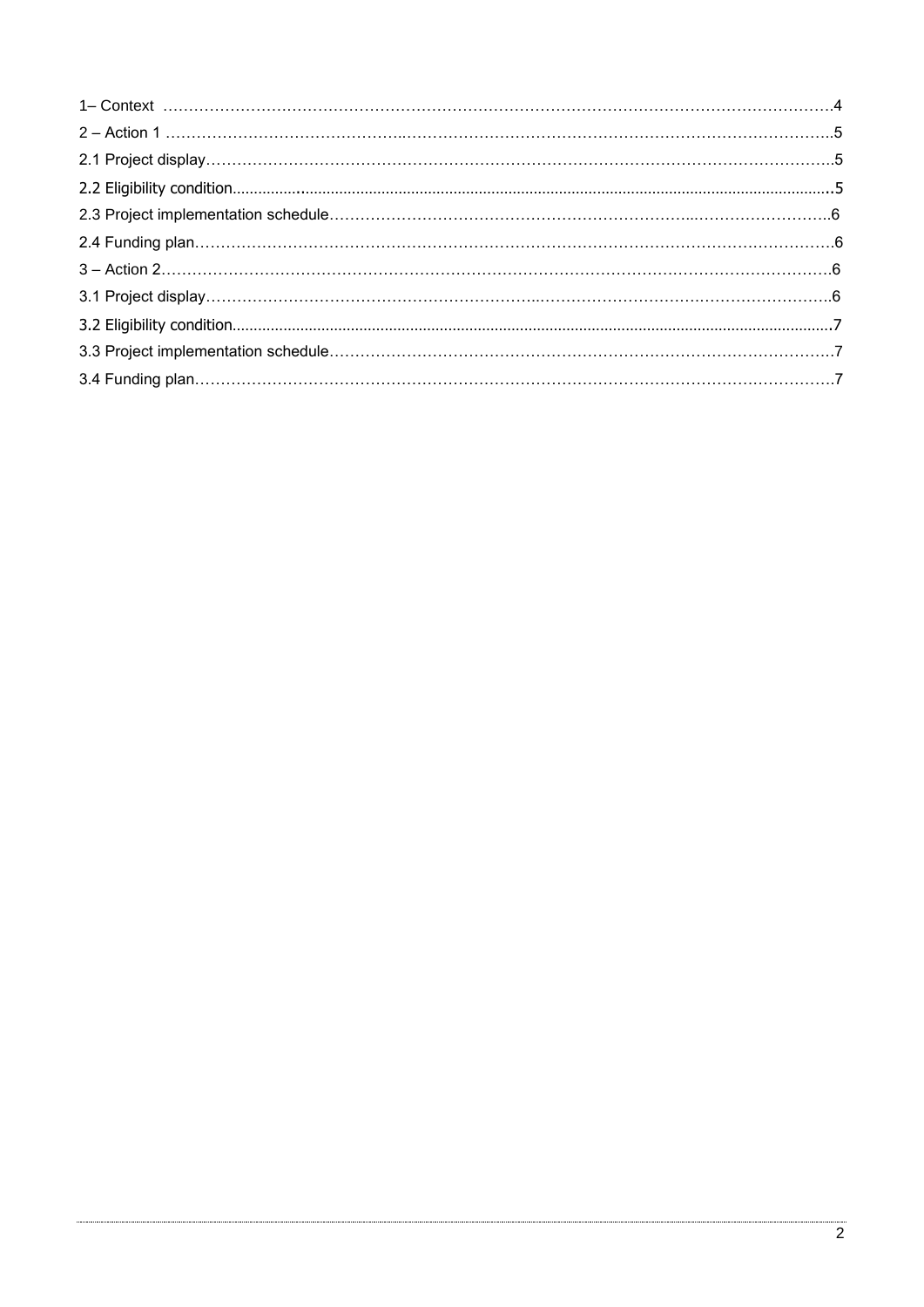

# **ACTION PLAN**

# **2021-2022**

#### **1 – Context**

Regarding the third call for projects of the Interreg Europe program, the interreg Europe monitoring committee selected 54 projects, including the RESOR project.

The RESOR project (Promoting Best Practices to Support Energy Efficiency and Energy in European Islands and Remonte Regions), under the interreg Europe 2014-2020 program, aims to maximize energy savings and achieve a high level of energy efficiency which are crucial challenges for Europe is currently facing.

Thus, the RESOR project aims to promote best for practices on countries on energy efficiency and the use of renewable energies in companies in the secondary and tertiary sectors in the outermost and European island territories (ORs).

This project's submits the Canary Islands as project leader, the Azores, Madeira, Cyprus, Greece, Martinique and Guadeloupe and Reunion, aims at the networking of energy actors in the ORs and promote best practices in favor on renewable energies and energy efficiency.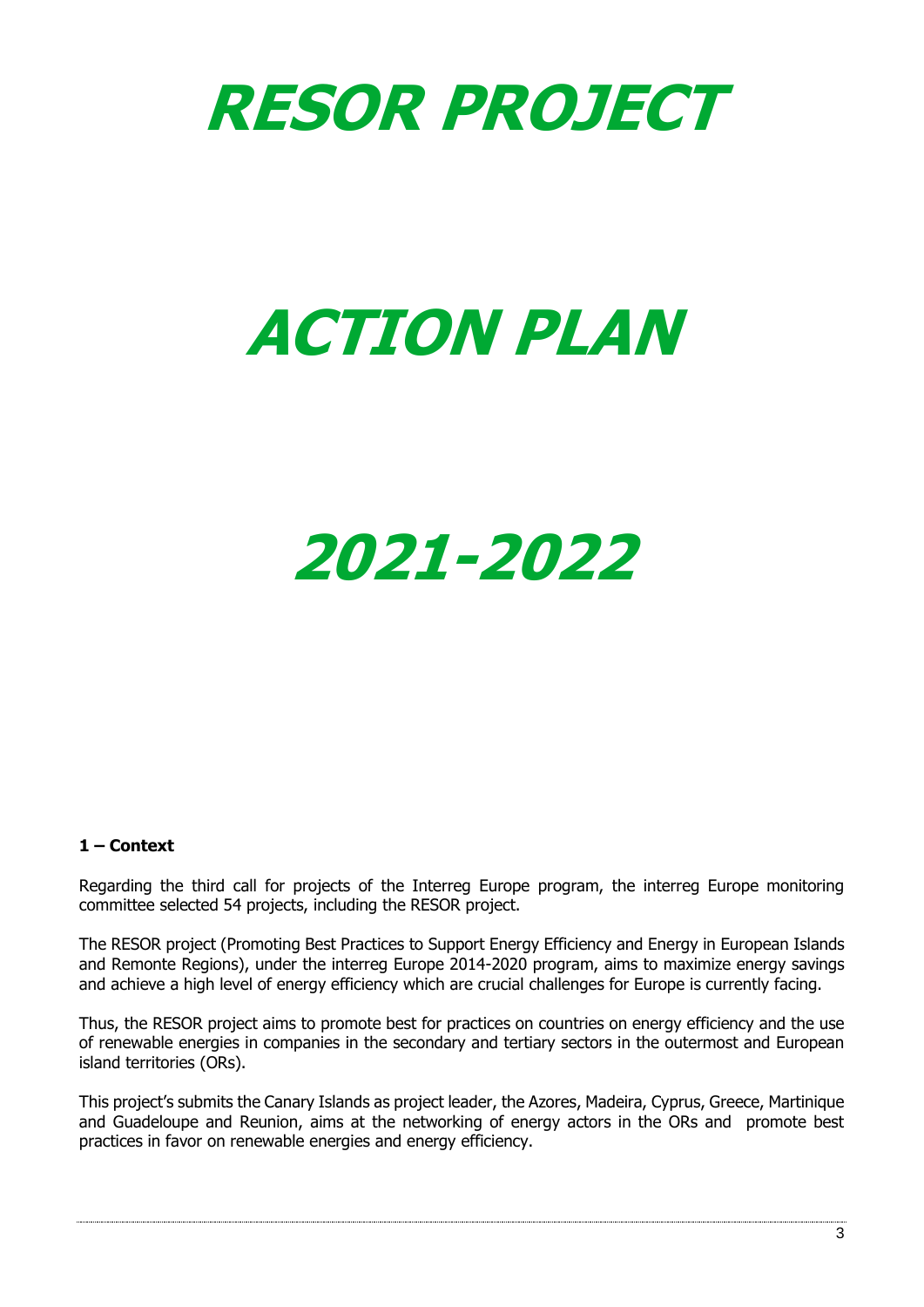In addition, it will complete the territorial energy strategies, deepen sharing experiences through interregional visits and organizations of seminars on challenges of energy transition with regional decisionmakers and stakeholders.

The RESOR project begin on June 2018 and with a fonds and beneficied of € 1,732,924. The RESOR project (June 1, 2018 to November 30, 2022) has a duration of 54 months divided into 2 phases, as follows :

#### • Phase 1 (30 months, 5 semesters ( 2018-2020) learning and interregional exchanges.

This involves taking stock of the measures of the various partners. This will involve organizing, in each partner territory, study visits with local stakeholders, including field visits. Thus, each partner in the project must develop an action plan.

#### • Phase 2 (24 months, 4 semesters (2020-2022): implementation of the action plan and its monitoring mechanism.

Each region implementing and monitoring its action plan in collaboration with various partners and beneficiaries. Exchanges were organized between the regions on the successes and difficulties encountered during the implementation of these actions. At the end of the two years, a meeting will be held between regions to discuss the implementation of their respective action plans.

During phase 1 of the RESOR project, Reunion Region has participate to several study visits, particularly in Canary, Madeira and Cyprus, which enabled to know differents projects developed by the partners, and also oriented parts of our actions for companies.

The RESOR project has contributed to our political strategy, in since its begining, the Region Reunion has been able to set up several measures for the benefit for companies and this has also enabled us to set up a strategic committee with public and private partners to analyze projects to be financially supported.

Basically, the mechanisms put in place by Region Reunion were mainly dedicated to individuals in precarious situations. Following the exchanges of good practices that we carry out with RESOR partners project, this has helped us. It has be possible to oriented parts of funds towards actions allowing support tertiary and industrial sector, which is one of the most energy-intensive sectors in the consumption of energy in the territory.

For example, the Collectivity financially supports 5 to 10 projects per year, in the tertiary and industrial sector, which reduce their ecological footprint

As the Region Reunion is the leader will energy and in climate. She has a proactive policy which makes it possible to achieve the objectives of the Pluriannual Energy Programming (PPE) and more specifically on the control of energy in the tertiary and industrial sector. As Managing Authority has be developped of the ERDF European Operational program 2014-2020, it several mechanisms to support companies.

As part of phase 2 of this project, thanks to the exchange implemented with in the RESOR project, this provided us goods practises describe by projects developed by the partners in differents sectors of industrial activities and also allowed us to set up several actions developped.

Thus can be presented two actions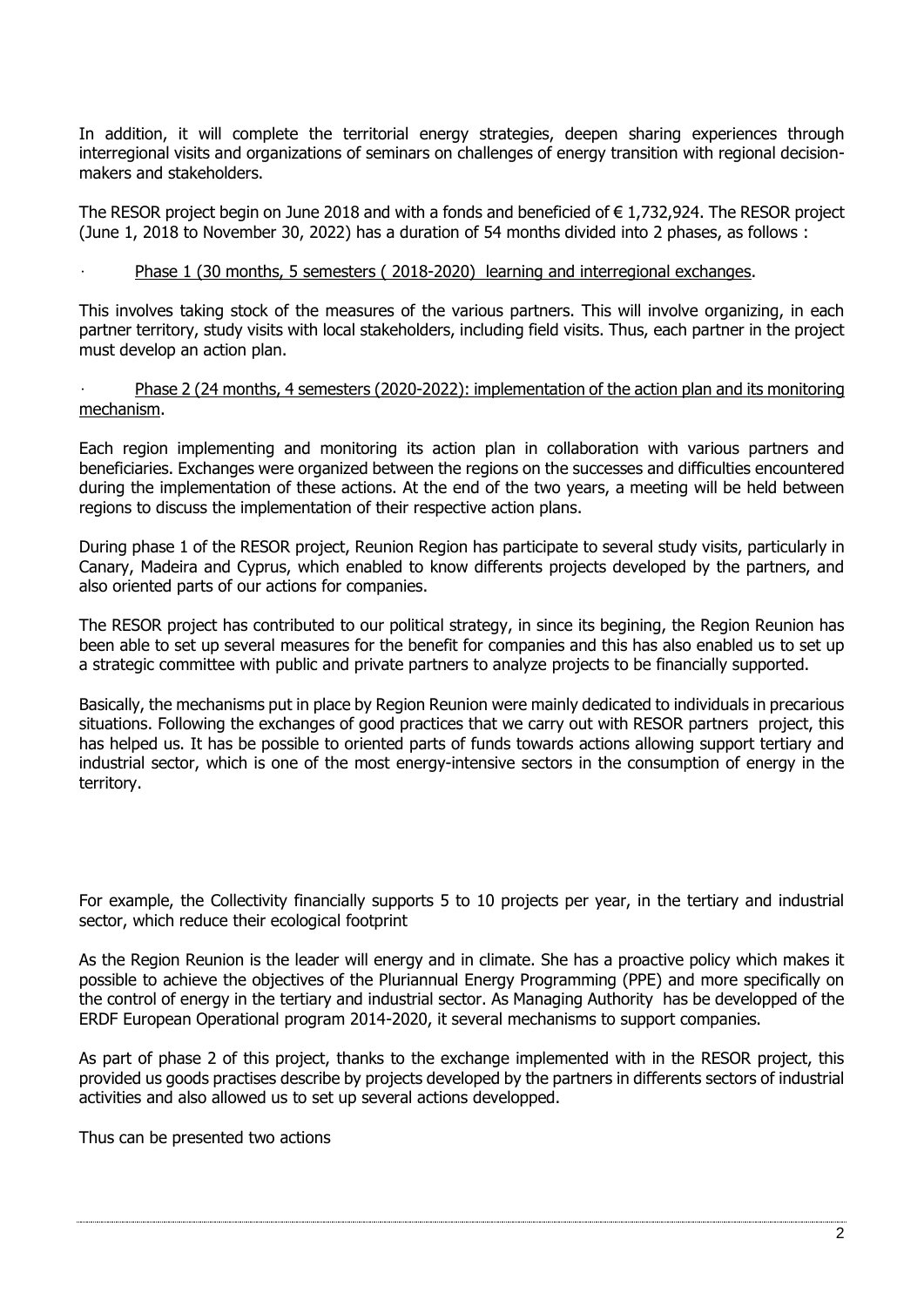1 – Action : This involves installing photovoltaic panels in self-consumption for the benefit of a company that manufactures concrete with a power greater than 50 kWp.

2 \_ Action : This is to install an electric vehicle charging station for the benefit of the company even as action 1 which manufactures concrete

#### **2 . Action 1: Installation of photovoltaique panels for self-consumption of the company PREFABETON**

### **2.1 Project display**

It is an installation of photovoltaic panels for the benefit of the company PREFABETON which aims to manufacture concrete elements for construction. This project is funded under the action sheet 4-14 "Tertiary and industrial self-consumption photovoltaic installations" of ERDF 2014-2020 has been put in place and which makes it possible to finance self-consumption photovoltaic installations for the benefit of tertiary and industrial companies with a power more than 50 kWp.

This project help companies allowing installation of photovoltaic panels on buildings was set up in 2019, inspired by the RESOR project and also followed in the different study visits that our teams participated, in particular the study visits carried out in Canary, Madeira and Cyprus.

This system finance tertiary or industrial self-consumption photovoltaic installations with a power more than 50 kWp. To ensure aids for installations less than 50 kWp economic rentability, ADEME and the Region Reunion, having self-consumption PV plants on small buildings. office buildings closed on weekends, with following characteristics: minimum self-consumption rate of 70%, with sizing to achieve optimum selfconsumption on 5 working days by week.

#### **2.2 Eligibility condition**

To benefit from this aid, the company must send a letter of grant request to the Region Reunion and to the Environment and Energy Management Agency (ADEME)

- These two partners meet in a steering committee which brings also several financial and technical actions in order to examine eligibility of the project.

If the project is a request to financing photovoltaic panels installation for self-consumption with the resale of electricity: the financing of the project will be funder by only Region Reunion.

the photovoltaic panels project for self-consumption is financed by without reselling any surplus : the financing of the project will be funder by ADEME and ERDF

ADEME sends the list of approved design offices to the project leader:

Once the feasibility study has been validated, the project leader can start his work. Thanks to the steering committee set up with the various stakeholders of this project: the Region, the State, the Environment Agency for Energy Management (ADEME), eligible projects can be selected.

#### **2.3 Project implementation schedule**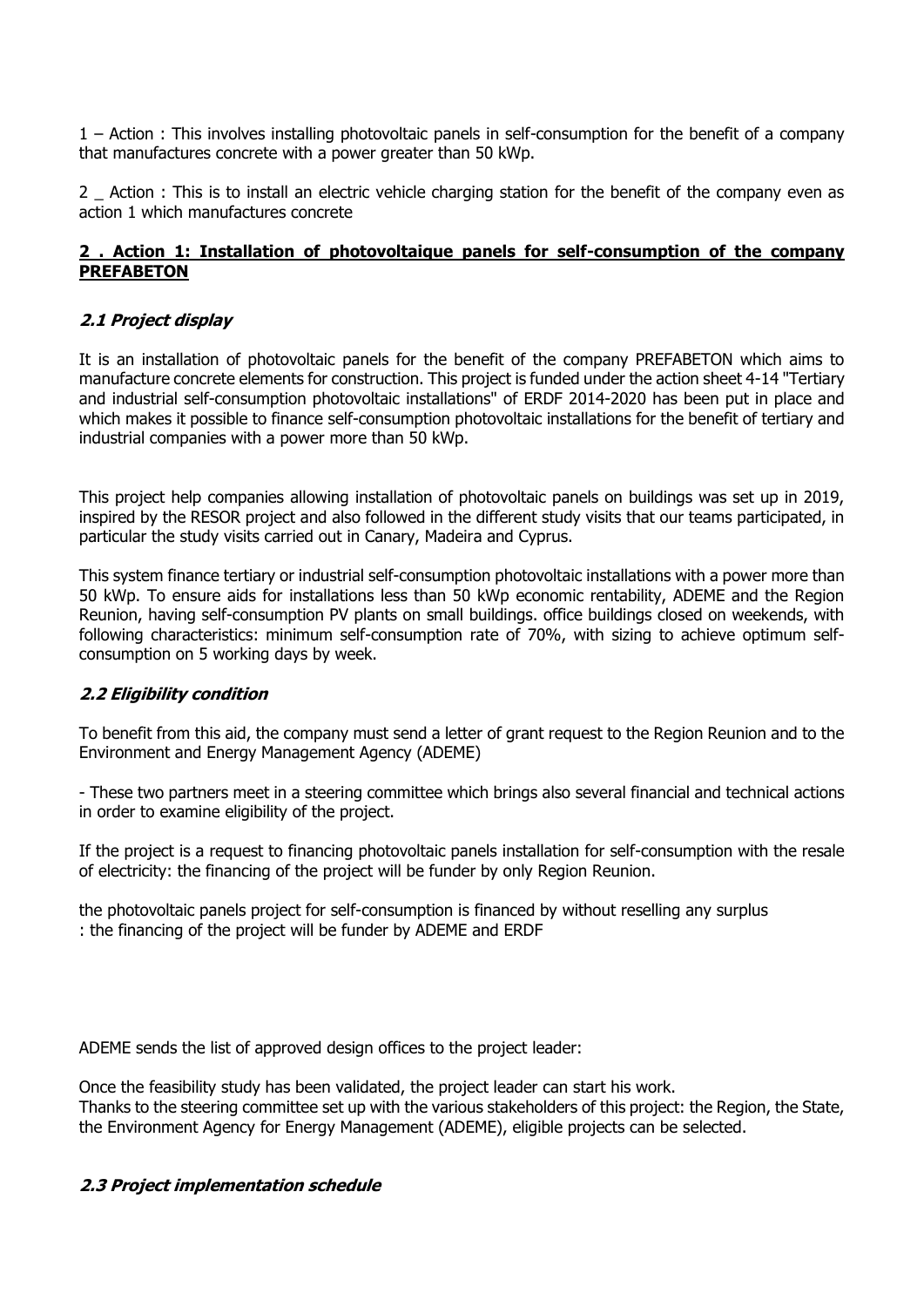The implementation schedule for this project is from 03 August 2021 to 30 July 2022. This project can be completed within the allotted time but often there can be random events that can delay the implementation of the project. This project will be submitted for validation to a local monitoring committee (concerning ERDF funds) on November 4 th, 2021 and towards the end of November to the decision-making of Region Reunion and ADEME.

## **2.4 Funding plan**

The financing plan for the action is as follows:

Total eligible cost retained: € 110 2360 ERDF contribution: € 27,008.02 Regional contribution: € 5,787.43 ADEME contribution: € 5,787.43 Benficiary contribution: € 71,653.95

It is the elegible state base that applies, i.e. 24.5% of the ERDF share, 4.80% for the regional share and 4.80% Region Reunion for the participation of ADEME and 68,01% the beneficiary's share.

The objective of this project is to support about ten project per year.

#### **3 . Action 2: Installation of 2 electric vehicle charging stations for the company PREFABETON**

#### **3.1 Project display**

It is an installation of 2 electric vehicle charging stations coupled to a photovoltaic plant posted on the roof of the manufacturing plant for the benefit of the PREFABETON company.

This project is funded under the action sheet 4.12 "Electric vehicle recharging infrastructure by solar production" of ERDF 2014-2020 which allows recharge electric vehicles powered by photovoltaic panels for the benefit of a company.

This project support of companies to install recharging stations for electric vehicles, powered by photovoltaic panels is was set up in 2019, partly inspired by the RESOR project, study visits that our teams have participed in the Canaries, Madeira, Cyprus.

Region Reunion as managing authority of the ERDF 2014-2020, in partnership with ADEME has set up several mechanisms to support companies to reduce their ecological footprint.

The tertiary and industrial sectors are major energy challenges since their consumption amounts to 50% of the territory's electricity consumption.

The conditions to obtain aid are practically similar to those describe for action 1

#### **3.2 Eligibility condition**

To benefit from this assistance, the company must send a letter of grant request to the Region Reunion and to the Environment and Energy Management Agency (ADEME)

- These two partners meet in a steering committee which brings also several financial and technical in order to examine eligibility of the project.